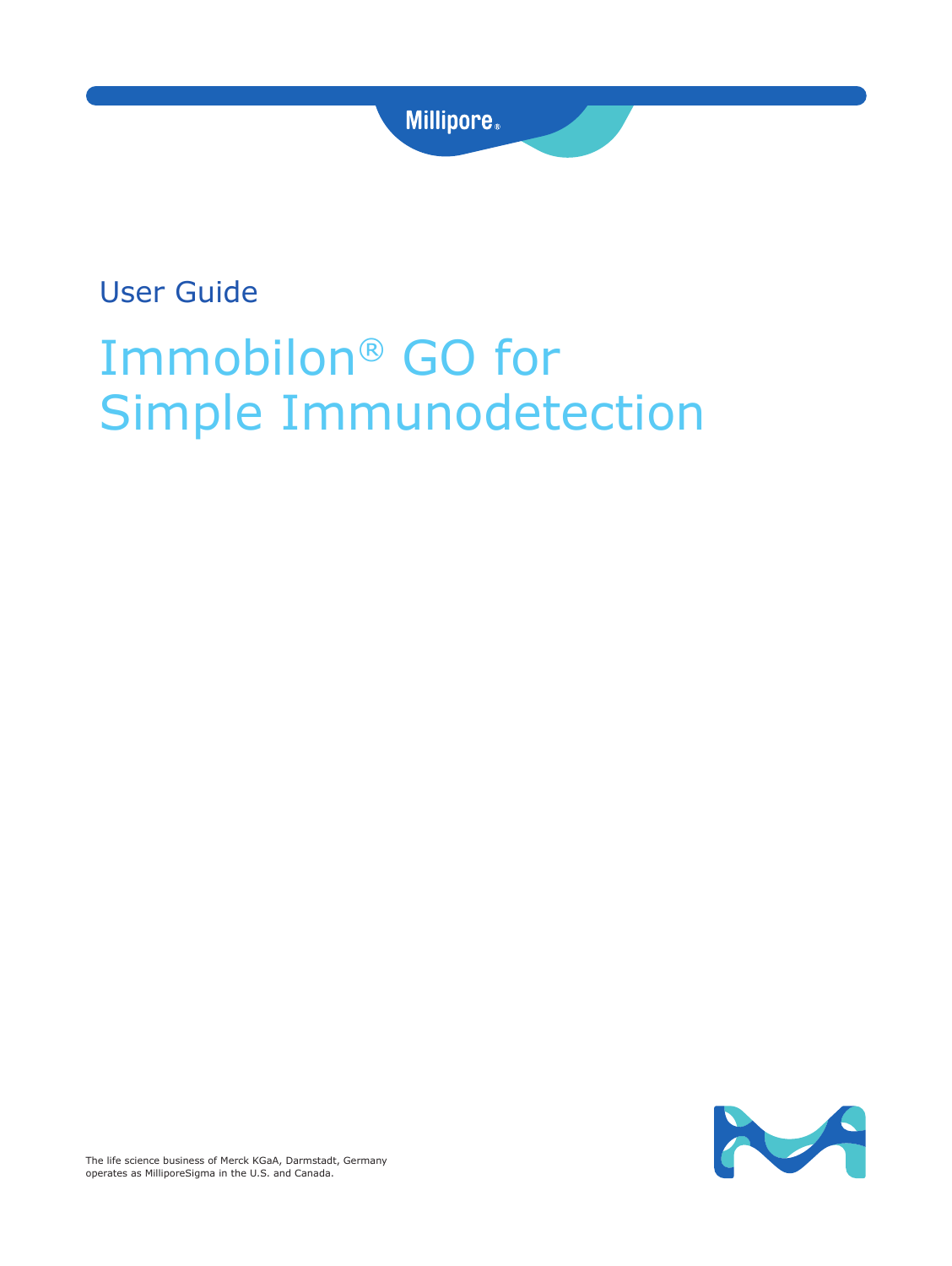This product is for research use only.

The initial M, Immobilon, Re-Blot, Millipore, and Sigma-Aldrich are trademarks of Merck KGaA, Darmstadt, Germany or its affiliates. All other trademarks are the property of their respective owners. Detailed information on trademarks is available via publicly accessible resources.

© 2018 Merck KGaA, Darmstadt, Germany and/or its affiliates. All rights reserved.

20347009, Rev. 10/18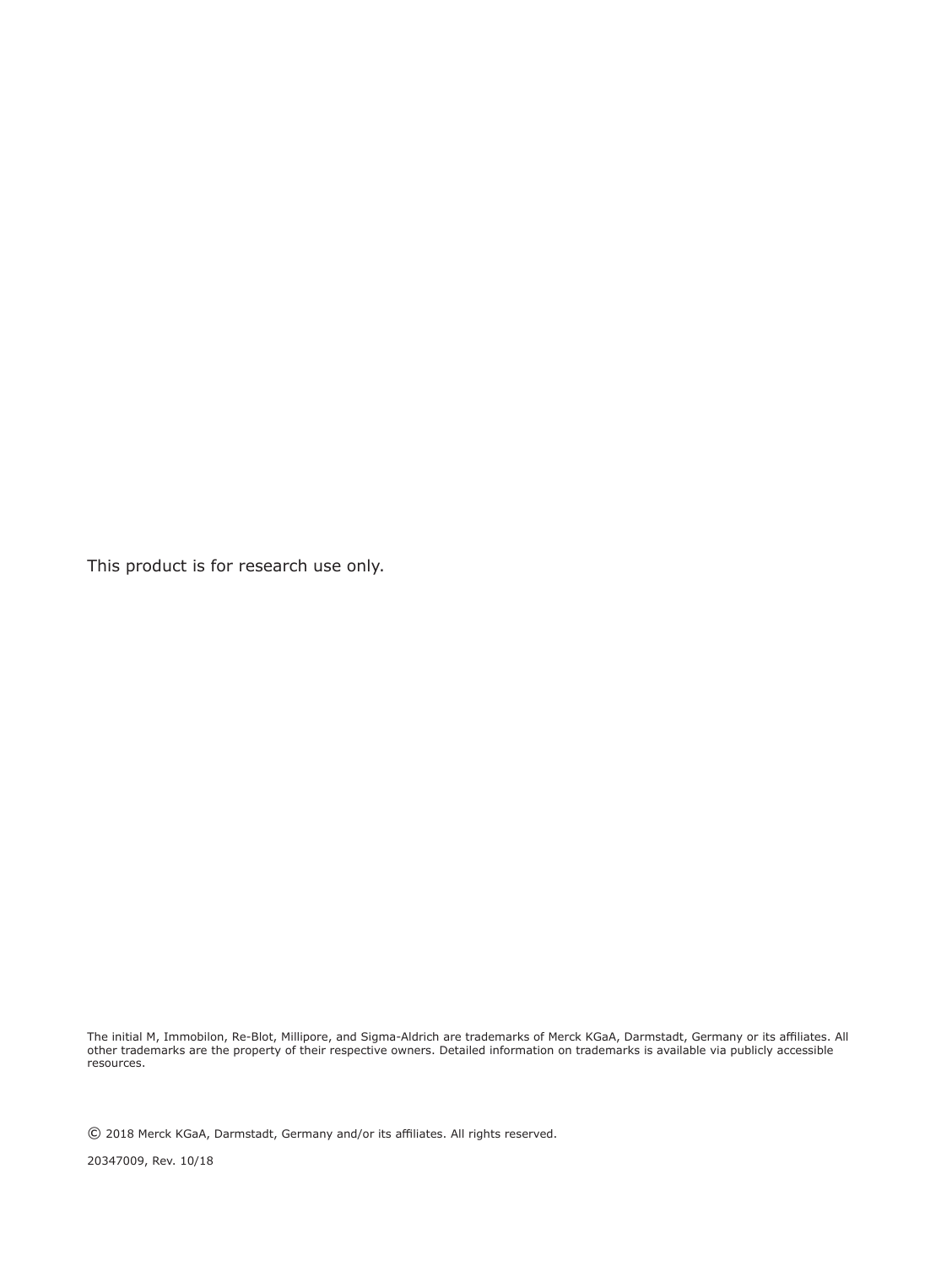# Contents

| $\label{eq:1} \textit{Introduction}.\textit{}.\textit{}.\textit{}.\textit{}.\textit{}.\textit{}.\textit{}.\textit{}.\textit{}.\textit{}.\textit{}.\textit{1}$ |  |
|---------------------------------------------------------------------------------------------------------------------------------------------------------------|--|
|                                                                                                                                                               |  |
|                                                                                                                                                               |  |
|                                                                                                                                                               |  |
|                                                                                                                                                               |  |
|                                                                                                                                                               |  |
|                                                                                                                                                               |  |
|                                                                                                                                                               |  |
|                                                                                                                                                               |  |
|                                                                                                                                                               |  |
|                                                                                                                                                               |  |
|                                                                                                                                                               |  |
|                                                                                                                                                               |  |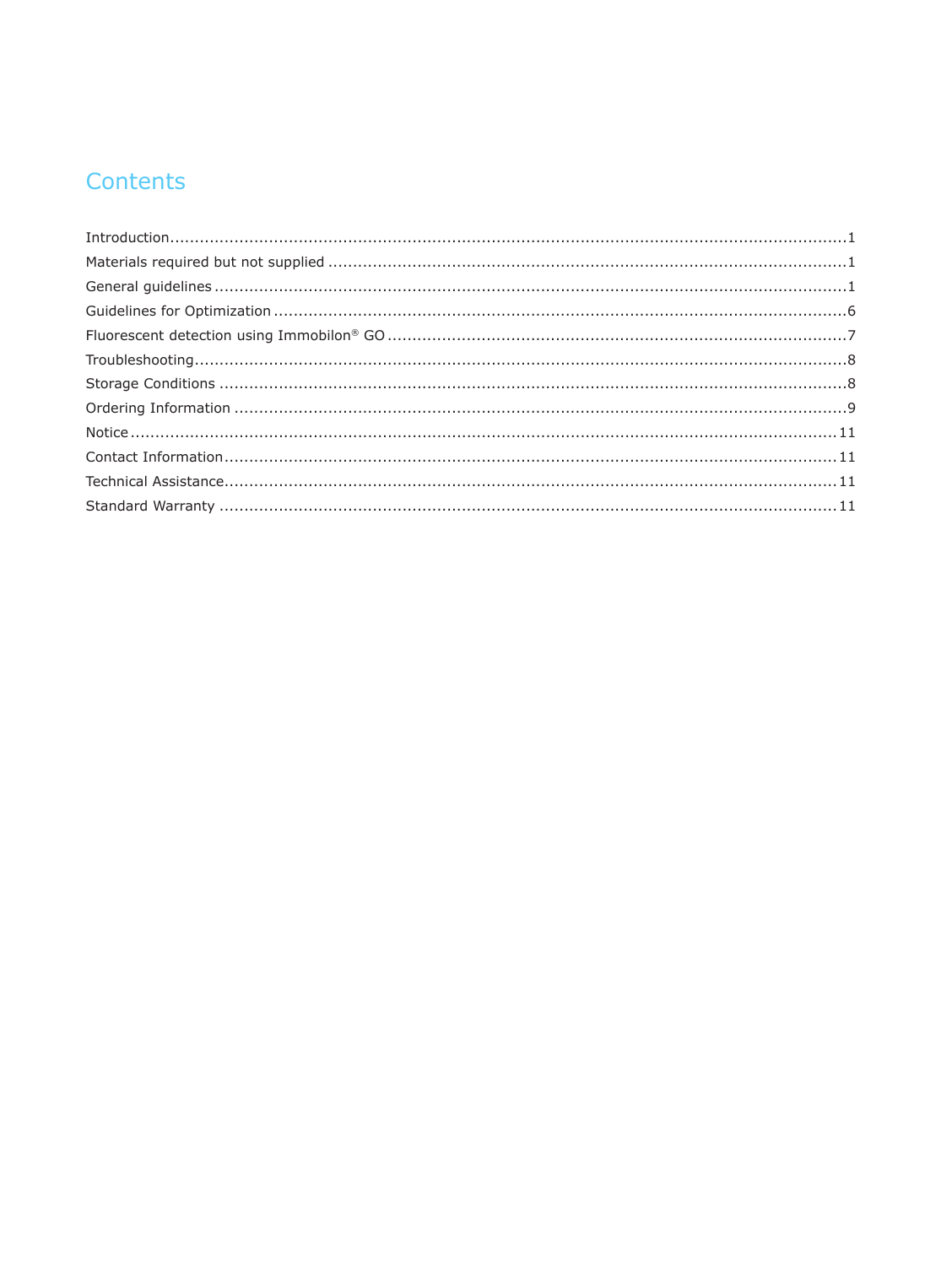### <span id="page-3-0"></span>Introduction

The Immobilon® GO device is a hands-free immunodetection device designed for walk away and stand-alone processing of Western blots. Each device can process one mini blot. The unique design uses continuous sequential fluid convection across a flow matrix to enable hands free antibody binding and membrane wash steps performed during immunodetection of western blots.

The Immobilon® GO device is intended for one-time use and does not require an external power or vacuum source for operation. Standard non-fat dry milk blot buffer is used throughout the Immobilon® GO set up to allow for easy transition from traditional western blotting protocols. Western blots are processed in as little as 3 hours; however, for greater convenience blots may remain in the Immobilon® GO device longer, even for overnight processing.



**Figure 1: Immobilon**® **GO Overview**

#### Materials required but not supplied

- Non-fat dry milk (NFDM)
- Tris buffered saline with Tween® 20 reagent (TBS-T) (20 mM Tris-HCl, pH 7.4, 150 mM NaCl, 0.1% Tween® 20 reagent)
- Blot roller
- Forceps
- Incubation tray
- Primary and secondary antibodies

#### General guidelines

- Blotting membrane should not be larger than 8.5 cm x 8 cm. Immobilon<sup>®</sup> PSQ blotting membrane is not recommended for use with the Immobilon® GO device.
- The Immobilon<sup>®</sup> GO device requires a flat level surface for proper operation.
- Avoid indenting membrane when labeling.
- Once reagents have been added, do not move or open the Immobilon® GO device.
- Immunodetection is completed after 3 hours at room temperature.
- When performing immunodetection at 4 °C, overnight incubation (i.e., 16 hours) is required.
- Overnight incubation may also be performed at room temperature.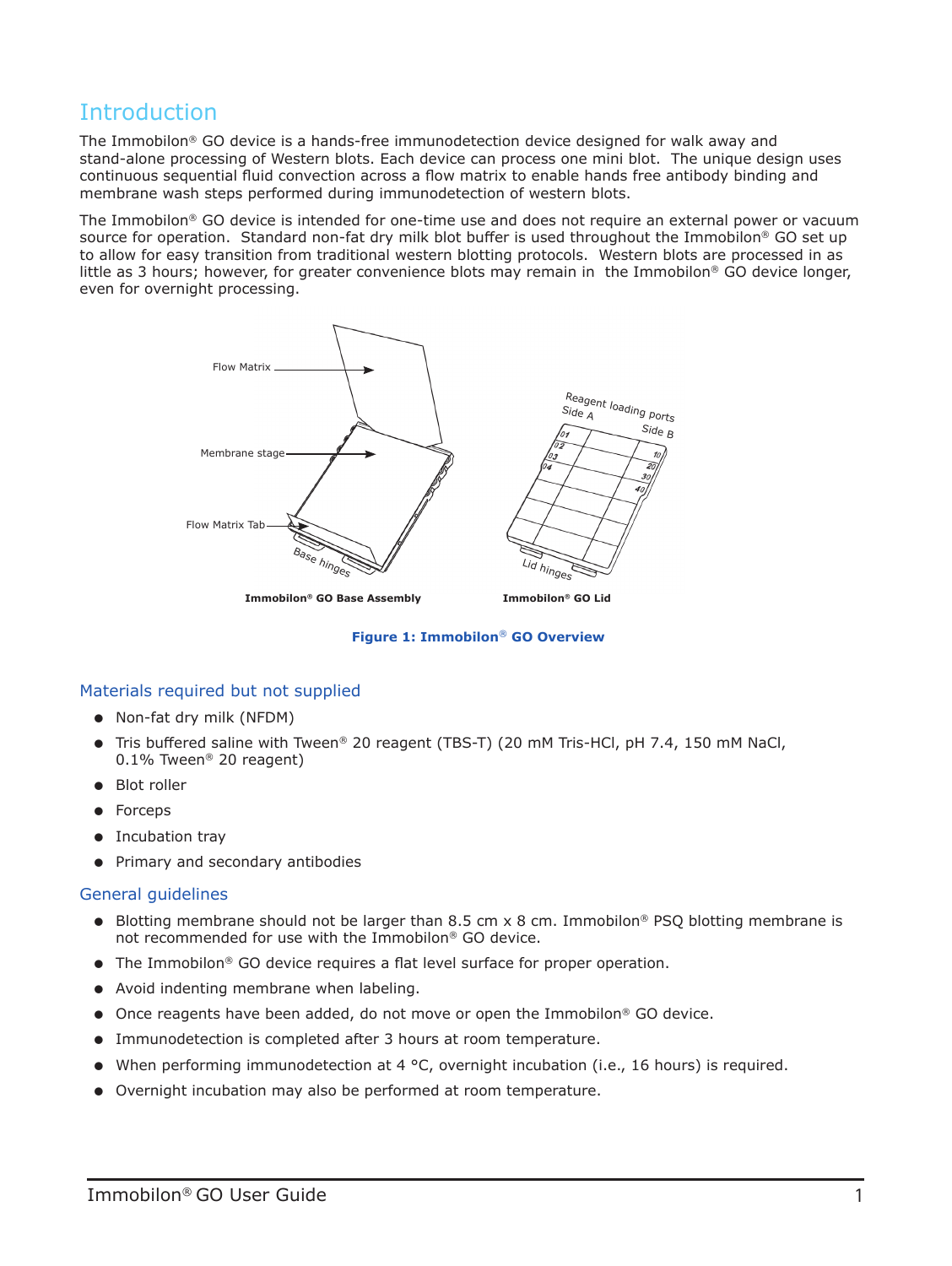#### **Preparation of 2% NFDM blot buffer**

For each Immobilon® GO device to be used, prepare 25 mL of 2% NFDM blot buffer in TBS-T by completely dissolving 0.5 g of NFDM in 25 mL TBS-T. Mixture should be stirred for a minimum of 15 minutes prior to use.

#### **Blotting Membrane Equilibration**

If blotting membrane was previously dried, activate as described below.

- PVDF membrane: Activate by gently floating the membrane on a small volume of 100% methanol, ethanol or isopropanol for 10 seconds. Wash membrane well using deionized water to remove any residual alcohol.
- Nitrocellulose membrane: Wet membrane by gently floating on deionized water for 1 minute.

Place wet membrane, protein side up, into a dish slightly larger than the membrane. Distribute 10 mL of 2% NFDM blot buffer evenly across the membrane. Incubate without shaking for a minimum of 5 minutes.



**Figure 2. Blot equilibration**

#### **Primary Antibody Preparation**

The Immobilon® GO device requires 1 mL of primary antibody diluted in 2% NFDM blot buffer.

Prepare primary antibody at 5-10 times higher concentration than the manufacturer's recommendation for standard Western blot immunodetection (e.g. prepare a 1:1,000 dilution if a 1:10,000 dilution is recommended). Because the volume is about 1/10 of that required for standard immunodetection, the amount of antibody required for each blot processed with the Immobilon® GO device is roughly equivalent. Further optimization may be required depending on the antibody and the detection reagent being used. Refer to [Guidelines for Optimization](#page-8-1) on [page 6](#page-8-1) for additional detail.

#### **Secondary Antibody Preparation**

The Immobilon® GO device requires 1 mL of secondary antibody diluted in 2% NFDM blot buffer.

Dilution of the secondary antibody depends on the manufacturers recommended dilution as well as the sensitivity of the detection reagent. Typically, the secondary antibody is prepared 5-10 times more concentrated than manufacturer's recommendation for Western blot immunodetection (e.g., prepare a 1:1,000 dilution if a 1:10,000 dilution is recommended).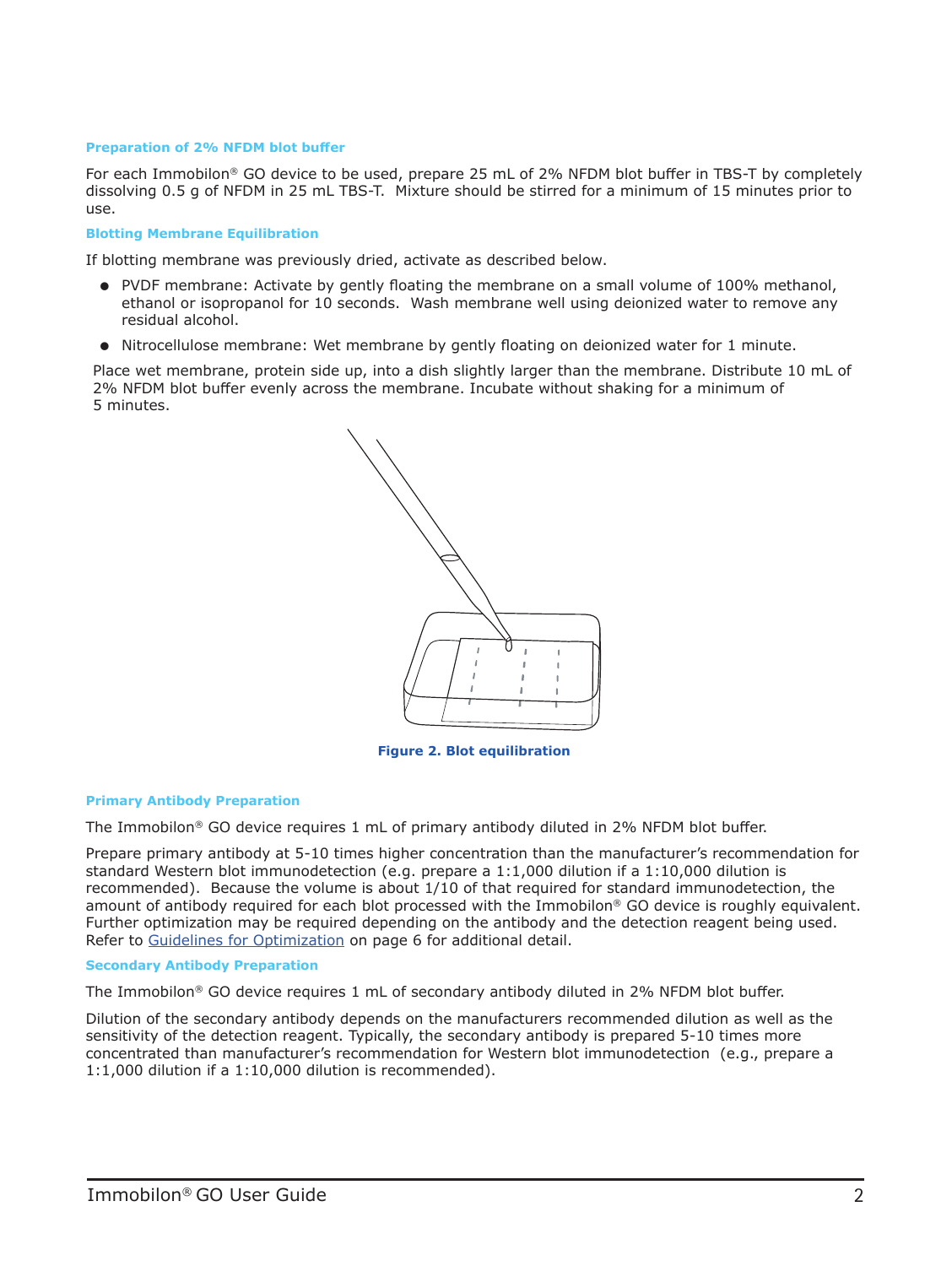#### **How to use the Immobilon® GO Device**

- 1. Place the Immobilon® GO device on a level surface with loading ports positioned away from user.
- 2. Open the Immobilon® GO lid by gently pulling the purple snap lock loops located above the reagent loading ports over the grey locking tabs of the base. Fold lid up 90º and disengage from grey base hinge.



**Figure 3. Opening Immobilon® GO**

3. Fold back both the short and long flow matrices to expose the membrane stage.



**Figure 4. Folding back the flow matrix**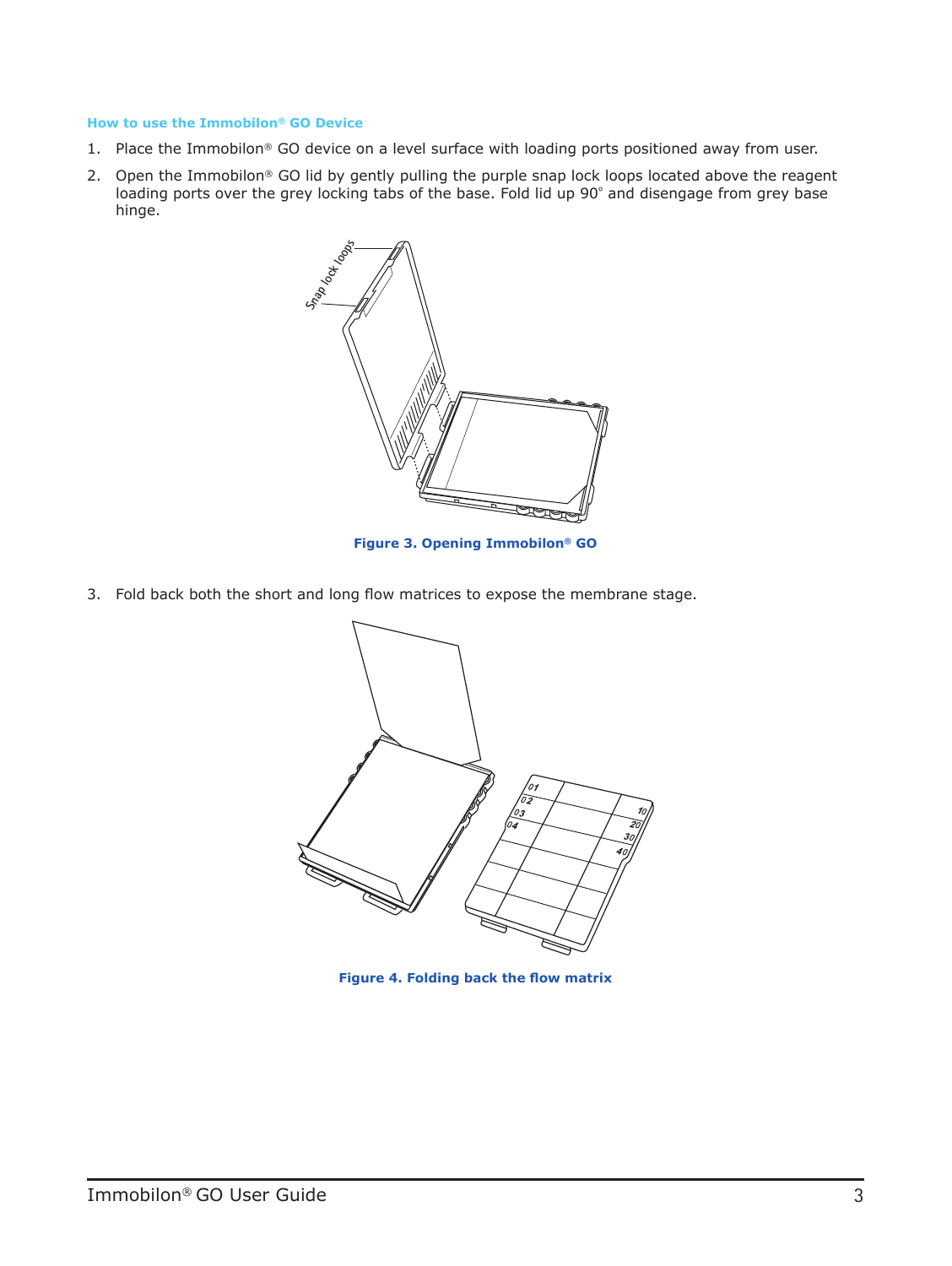4. Place the equilibrated membrane onto the Immobilon® GO stage with blotted proteins facing up and low molecular weight proteins facing the notched end of the flow matrix. Position blot so that it is centered side to side and the membrane is positioned 1 cm from the top edge of the stage.



5. Bend the long flow matrix over the blotting membrane and gently hold it down with tweezers or a gloved hand. Starting at the widest part of the flow matrix near the loading port end, add 4 mL NFDM blot buffer in a serpentine pattern to provide even distribution across the flow matrix.



**Figure 6. Flow matrix activation**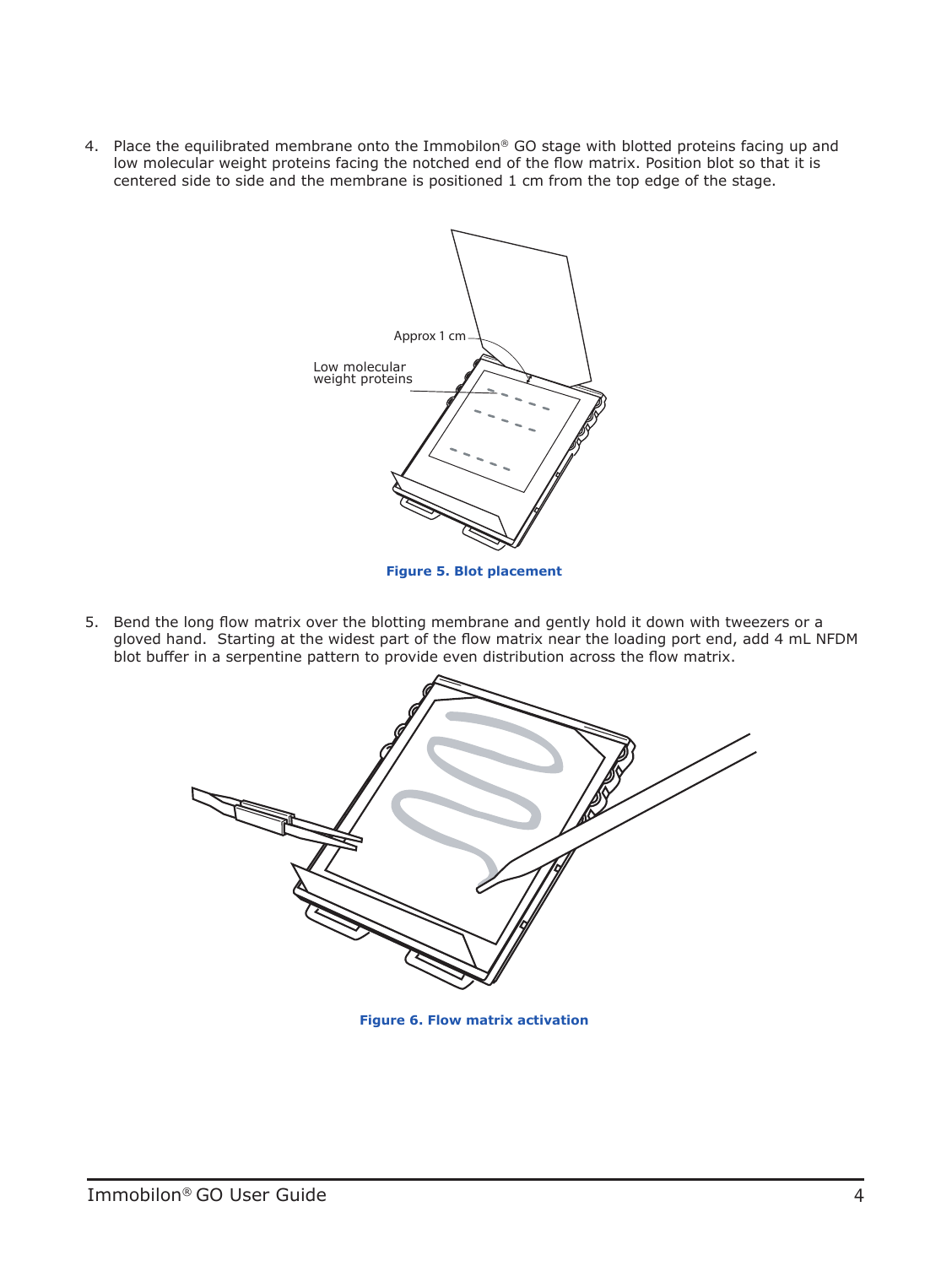6. Using the blot roller remove any air bubbles between the membrane, the stage and the flow matrix. Start blot roller at the loading port end and pull toward the short flow matrix tab. Assure blot roller is not placed onto the raised edge of the membrane stage.



**Figure 7. Remove air bubbles**

7. Bend down the short flow matrix tab and remove any trapped air bubbles with the blot roller. **Note: Wash and dry the blot roller after each use**.



**Figure 8. Prepare flow matrix tab**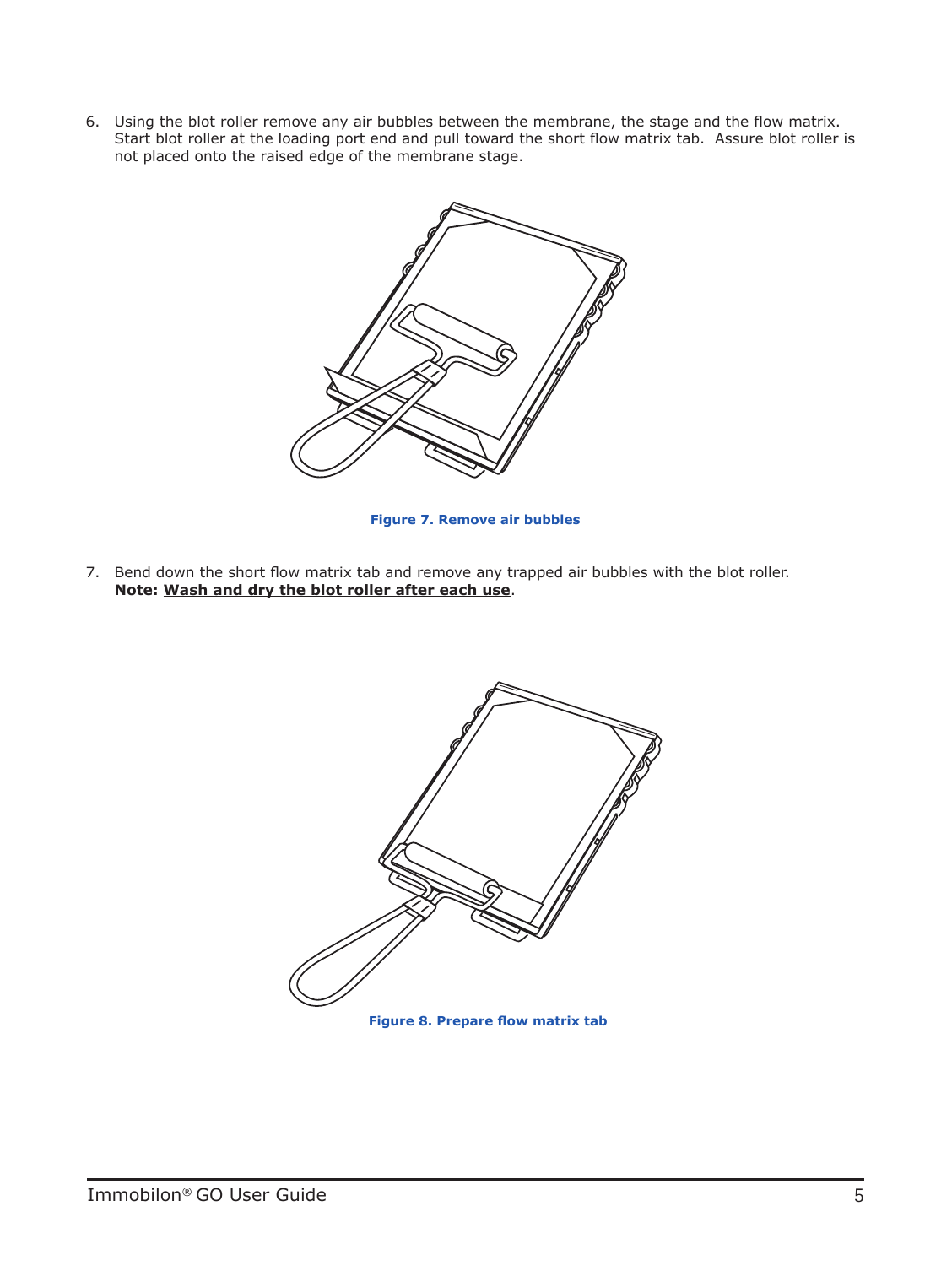<span id="page-8-0"></span>8. Close the Immobilon® GO device by inserting the lid hinges into the bases hinges and folding the lid onto the base. Push down on the lid as indicated below until the snap locks are secured. An audible click is heard when the Immobilon® GO device is properly closed.



**Figure 9. Closing the Immobilon® GO Device**

#### **Caution: Once reagents have been added, do not move the Immobilon® GO device.**

- 9. Precondition the Immobilon® GO device by adding 0.5 mL of 2% NFDM blot buffer to each side of reagent loading port 1, followed by both sides of reagent port 2 and then 3. Add 3 mL of 2% NFDM blot buffer to each side of loading port 4 using a 5 mL serological pipette or 1 mL pipettor.
- 10. Add 0.5 mL of diluted primary antibody to each side of loading port 1.
- 11. Add 0.5 mL of diluted secondary antibody to each side of loading port 2.
- 12. Incubate device at room temperature for a minimum of 3 hours. Blots may be left in Immobilon® GO device overnight.
- 13. If using multiple Immobilon® GO devices, the lid may be labeled with experimental details.
- 14. Remove blot from the Immobilon® GO device and place it into a dish containing 50 mL TBS-T, wash for 5 minutes. Discard buffer. Repeat wash step.
- 15. Proceed with desired detection methodology.

#### <span id="page-8-1"></span>Guidelines for Optimization

To obtain the best results, some antibody optimization will be required. Immunodetection results depend on the abundance of the target protein, antibody specificity and concentration, as well as the sensitivity of the detection method. Immunodetection results depend on the abundance of the target protein, antibody specificity, and concentration, as well as the sensitivity of the detection method to be used.

When working with known antibodies and chemiluminescent detection reagent, a good starting point for optimization with the Immobilon® GO device is to use the primary and secondary antibody 5-10 fold more concentrated than in standard immunodetection (i.e., if currently using 1:5,000 dilution, use 1:500 dilution with the Immobilon® GO device). Because the volume of antibody solution is about 10-fold less with the Immobilon® GO device than standard immunodetection methods, the amount of antibody required for each blot is roughly equivalent.

If starting with an unknown primary antibody, one needs to consider the sensitivity of the detection reagent to be used as well as the dilution recommended by the antibody manufacturer based on their model system. Tables 1 and 2 outline an example on how to optimize the primary as well as secondary antibody dilution.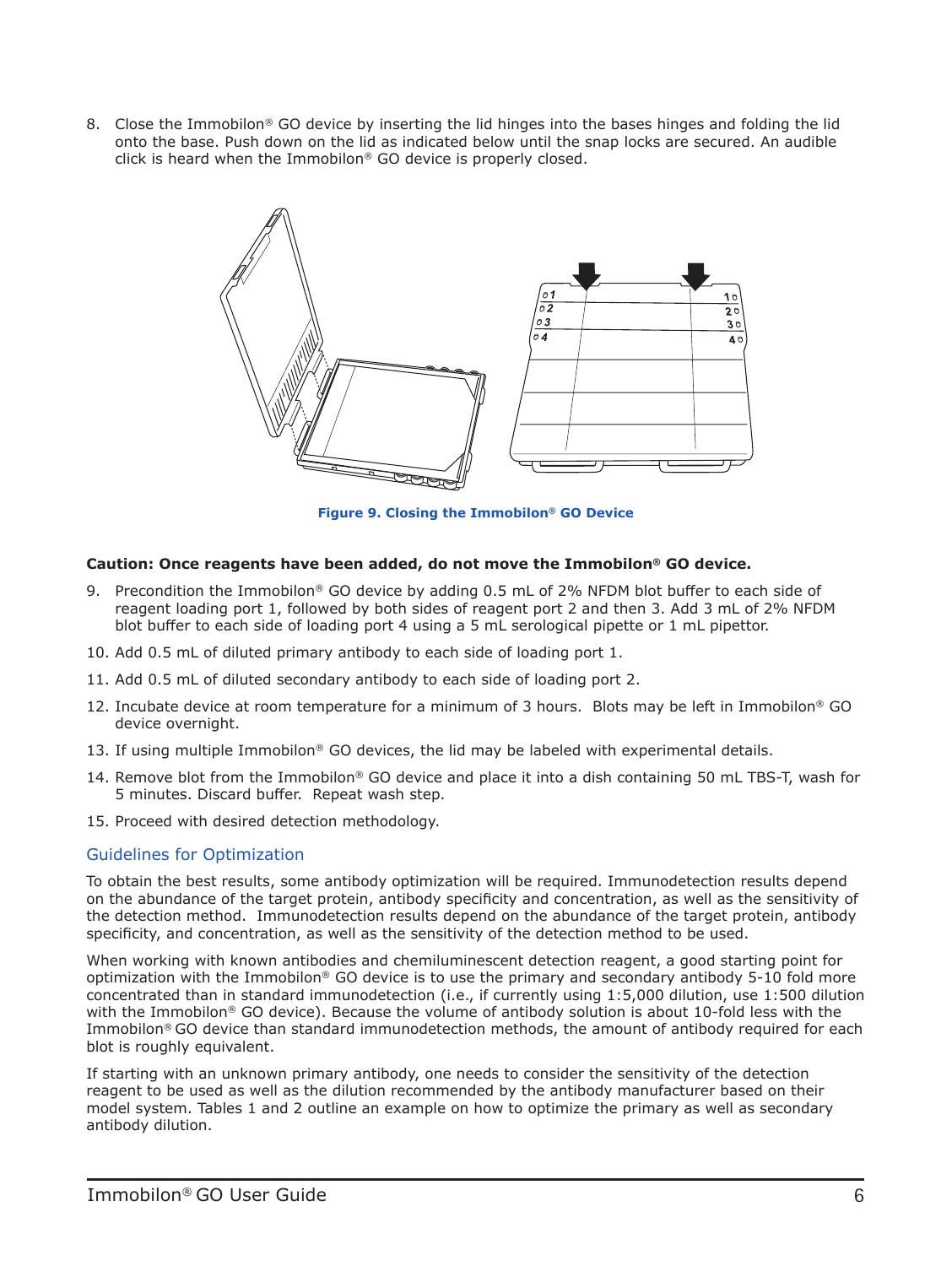<span id="page-9-0"></span>

| Manufacturer's<br>recommended antibody<br>dilution |                                               | Anti-histone (05-928): 1:2,000-1:20,000<br>Goat anti rabbit (HRP) (AP132P) 1:5,000-1:100,000 |                                                 |
|----------------------------------------------------|-----------------------------------------------|----------------------------------------------------------------------------------------------|-------------------------------------------------|
| <b>Standard</b><br>immunodetection                 | 1:2,000<br>Primary:<br>Secondary:<br>1:10,000 | Primary:<br>1:10,000<br>Secondary:<br>1:50,000                                               | 1:50,000<br>Primary:<br>1:250,000<br>Secondary: |
| antibody dilution                                  |                                               |                                                                                              |                                                 |
| Immobilon <sup>®</sup> GO antibody<br>dilution     | Primary:<br>1:200<br>1:2,000<br>Secondary:    | 1:1,000<br>Primary:<br>1:10.000<br>Secondary:                                                | 1:5,000<br>Primary:<br>1:50,000<br>Secondary:   |
|                                                    |                                               |                                                                                              |                                                 |
| Chemiluminescent<br><b>Detection Reagent</b>       | Immobilon <sup>®</sup> Classico               | Immobilon <sup>®</sup> Forte                                                                 | Immobilon <sup>®</sup> ECL Ultra                |
| <b>Detection Reagent</b><br><b>Sensitivity</b>     | Low                                           | Mid                                                                                          | High                                            |

**Table 1. Optimization of anti-histone and HRP conjugated goat anti rabbit antibody dilution based on manufacturer's recommendation and detection reagent sensitivity.**

| Catalog #     | <b>Host Species</b> | <b>Reactivity</b> | Recommended*<br>dilution for standard<br>immunodetection |          | Typical Immobilon <sup>®</sup> GO antibody dilutions for<br>Immobilon <sup>®</sup> Western HRP detection reagents |                  |
|---------------|---------------------|-------------------|----------------------------------------------------------|----------|-------------------------------------------------------------------------------------------------------------------|------------------|
|               |                     |                   |                                                          | Classico | Forte                                                                                                             | <b>ECL Ultra</b> |
| <b>AP132P</b> | Goat                | Rabbit            | $1:5,000 - 1:100,000$                                    | 1:2,000  | 1:10.000                                                                                                          | 1:50,000         |
| <b>AP124P</b> | Goat                | Mouse             | $1:5,000 - 1:100,000$                                    | 1:1.000  | 1:5.000                                                                                                           | 1:25,000         |

\*Based on product C of A

#### **Table 2. Typical secondary antibody dilution based on Immobilon® Western HRP reagent sensitivity.**

#### Fluorescent detection using the Immobilon® GO device

In addition to chemiluminescent detection, the Immobilon® GO device may also be used with fluorescently labeled secondary antibodies. As with chemiluminescent detection, single target and multiplexed fluorescent Western blot detection with the Immobilon® GO device requires some optimization. As a general rule, primary and secondary antibodies should be 5-10 times more concentrated than in standard fluorescent detection. Non-fat dry milk blot buffer is used for all antibody dilutions.



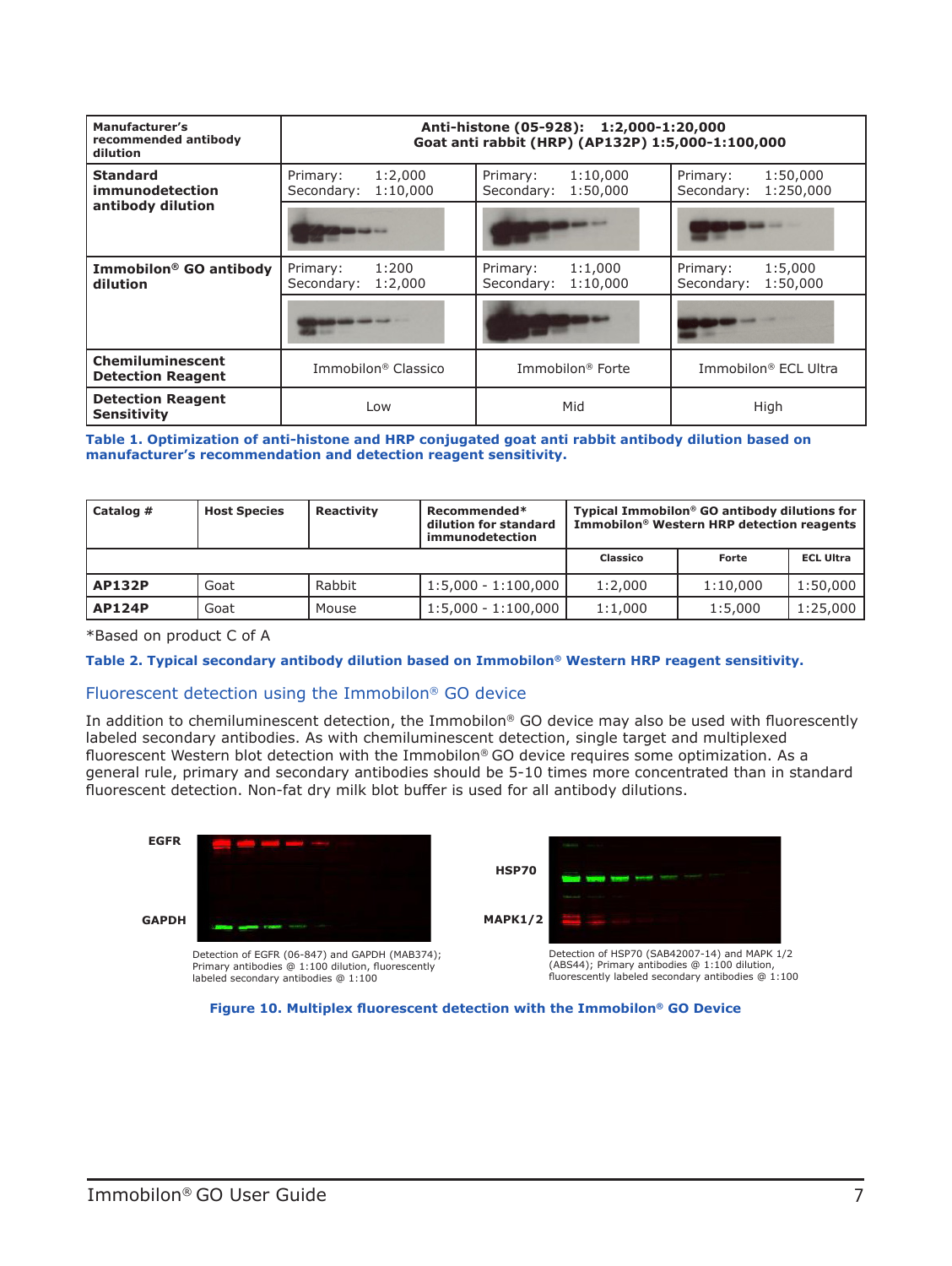# <span id="page-10-0"></span>Troubleshooting

| <b>Observation</b>                      | Cause                                                                                                | <b>Recommendation</b>                                                                   |
|-----------------------------------------|------------------------------------------------------------------------------------------------------|-----------------------------------------------------------------------------------------|
| <b>High background</b>                  | Secondary antibody concentration too<br>high                                                         | Increase dilution of secondary<br>antibody                                              |
|                                         | Membrane was not equilibrated in<br>blot buffer before using the<br>Immobilon <sup>®</sup> GO device | Assure membrane is equilibrated for<br>a minimum of 5 minutes; extend time<br>if needed |
|                                         | 2% NFDM blot buffer incorrectly<br>prepared                                                          | Review instruction for blot buffer<br>preparation                                       |
|                                         | Membrane placed incorrectly                                                                          | Membrane placement 1 cm from top<br>edge of stage at loading port end of<br>device      |
|                                         | Wrong detection reagent used                                                                         | Antibody dilution needs to match<br>detection reagent sensitivity                       |
| High background & strong signal         | Primary and secondary antibody<br>concentration too high                                             | Reduce amount of primary and<br>secondary antibody                                      |
| Low or no signal of target protein      | Primary antibody concentration too<br>low                                                            | Increase primary antibody<br>concentration (decrease dilution)                          |
|                                         | Membrane placed incorrectly                                                                          | Membrane placement 1 cm from top<br>edge of stage at loading port end of<br>device      |
|                                         | The Immobilon® GO device was<br>moved after addition of reagents                                     | Do not move the Immobilon <sup>®</sup> GO<br>device once reagents have been<br>added    |
|                                         | Immobilon <sup>®</sup> GO cartridge not properly<br>activated                                        | Follow the recommended protocol for<br>reagent addition                                 |
|                                         | Primary and secondary antibody was<br>added to wrong port                                            | Review loading protocol                                                                 |
|                                         | Membrane not properly activated                                                                      | Refer to manufacturer's protocol for<br>membrane activation                             |
|                                         | Target protein concentration too low                                                                 | Load greater sample amount                                                              |
|                                         | Protein did not properly transfer                                                                    | Assure transfer conditions are<br>optimized for protein of interest                     |
| <b>Blot dried out during incubation</b> | Wash buffer not added during<br>activation step                                                      | Make sure all reagent addition<br>instructions are followed                             |
|                                         | Lid was not properly secured                                                                         | A 'click' should be heard from both<br>locking tabs                                     |

### Storage Conditions

The Immobilon® GO device should be stored at room temperature, in a dry location out of direct sunlight.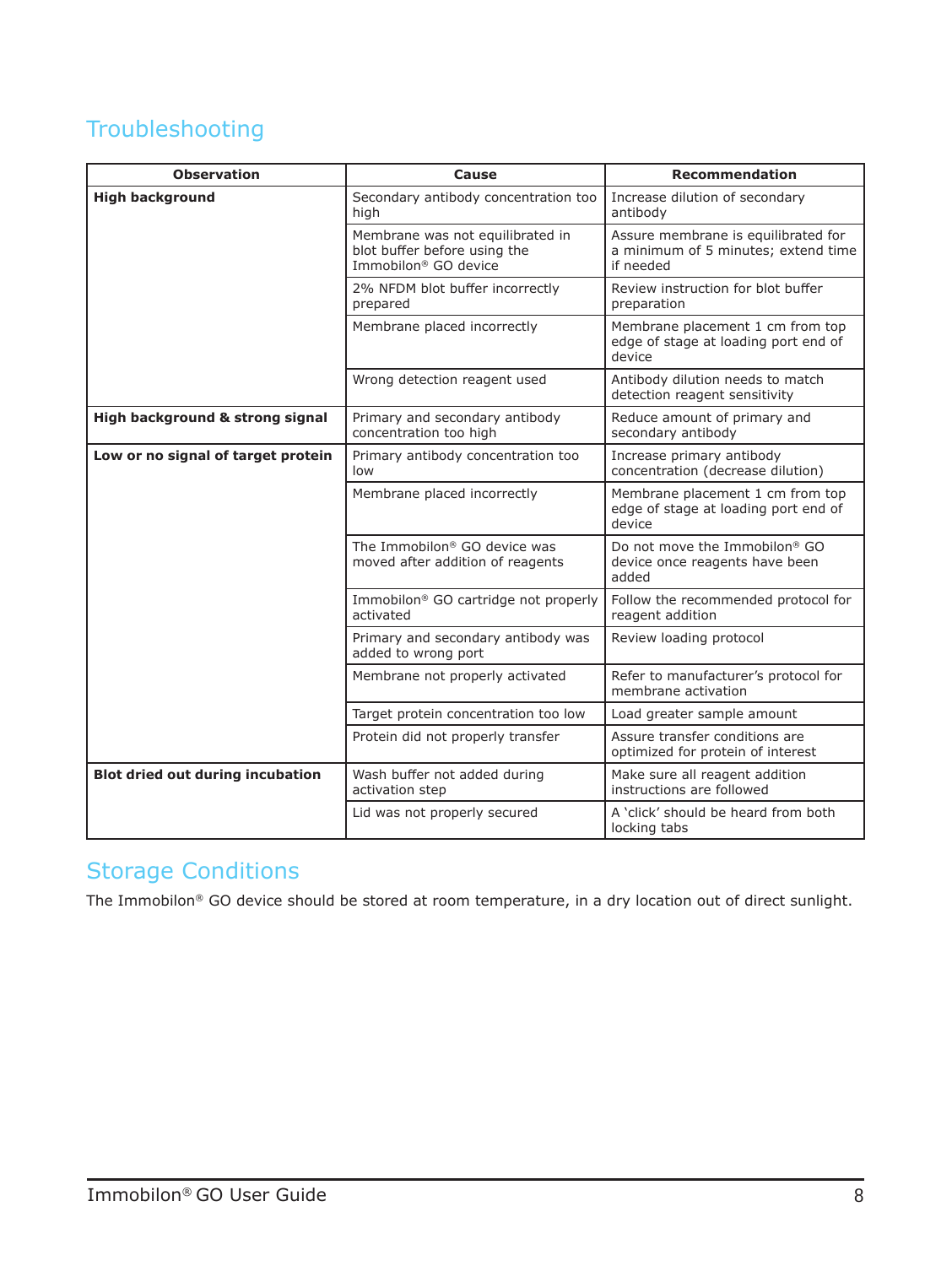# <span id="page-11-0"></span>Ordering Information

| Immobilon <sup>®</sup> GO Device for Simple Immunodetection |            |                         |
|-------------------------------------------------------------|------------|-------------------------|
| <b>Description</b>                                          | Oty/Pk     | <b>Catalogue Number</b> |
| Immobilon <sup>®</sup> GO Device                            | 10 devices | IMGDV010                |
| Immobilon <sup>®</sup> GO Device                            | 2 devices  | IMGDV002                |

| <b>Related Products for Western Blotting: Blotting Membranes</b>                 |               |                         |  |
|----------------------------------------------------------------------------------|---------------|-------------------------|--|
| <b>Description</b>                                                               | Qty/Pk        | <b>Catalogue Number</b> |  |
| Immobilon <sup>®</sup> NOW Dispenser for 8.5 cm<br>$x 10$ m rolls                | 1 dispenser   | <b>IMDISP</b>           |  |
| Immobilon®-E Membrane, PVDF, 0.45<br>$\mu$ m, 8.5 cm $\times$ 10 m               | $1$ roll      | IEH85R                  |  |
| Immobilon®-E PVDF Transfer<br>Membranes, 7 x 8.4 cm sheet                        | 50 sheets     | IEVH07850               |  |
| Immobilon®-P Membrane, PVDF,<br>$0.45 \,\mathrm{\upmu m}$ , 8.5 cm $\times$ 10 m | 1 roll        | IPVH85R                 |  |
| Immobilon®-P PVDF Transfer<br>Membranes, 7 x 8.4 cm sheet                        | 50 sheets     | <b>IPVH07850</b>        |  |
| Immobilon®-FL Membrane, PVDF, 0.45<br>$\mu$ m, 8.5 cm $\times$ 10 m              | 50 sheets     | IPFL85R                 |  |
| Immobilon <sup>®</sup> blotting filter paper, $7 \times 8.4$<br>cm sheet         | 100 sheets    | IBFP0785C               |  |
| Immobilon®-P Blotting Sandwich, 0.45<br>$\mu$ m, 7 x 8.4 cm sheet                | 20 sandwiches | <b>IPSN07852</b>        |  |
| Immobilon®-E Blotting Sandwich, 0.45<br>$\mu$ m, 7 x 8.4 cm sheet                | 20 sandwiches | <b>IESN07852</b>        |  |

| Related Products for Western Blotting: Chemiluminescent Detection Reagents |                             |                                     |  |
|----------------------------------------------------------------------------|-----------------------------|-------------------------------------|--|
| <b>Description</b>                                                         | Qty/Pk                      | <b>Catalogue Number</b>             |  |
| Immobilon® ECL Ultra Western HRP                                           | $100 \text{ mL}$            | WBULS0100                           |  |
| substrate                                                                  | 500 mL                      | WBULS0500                           |  |
| Immobilon® Western HRP substrate                                           | 50 mL<br>$100$ mL<br>500 mL | WBKLS0050<br>WBKLS0100<br>WBKLS0500 |  |
| Immobilon <sup>®</sup> Forte Western HRP                                   | $100$ mL                    | WBLUF0100                           |  |
| substrate                                                                  | 500 mL                      | WBLUF0500                           |  |
| Immobilon <sup>®</sup> Crescendo Western HRP                               | $100$ mL                    | WBLUR0100                           |  |
| substrate                                                                  | 500 mL                      | WBLUR0500                           |  |
| Immobilon® Classico Western HRP                                            | $100$ mL                    | WBLUC0100                           |  |
| substrate                                                                  | 500 mL                      | WBLUC0500                           |  |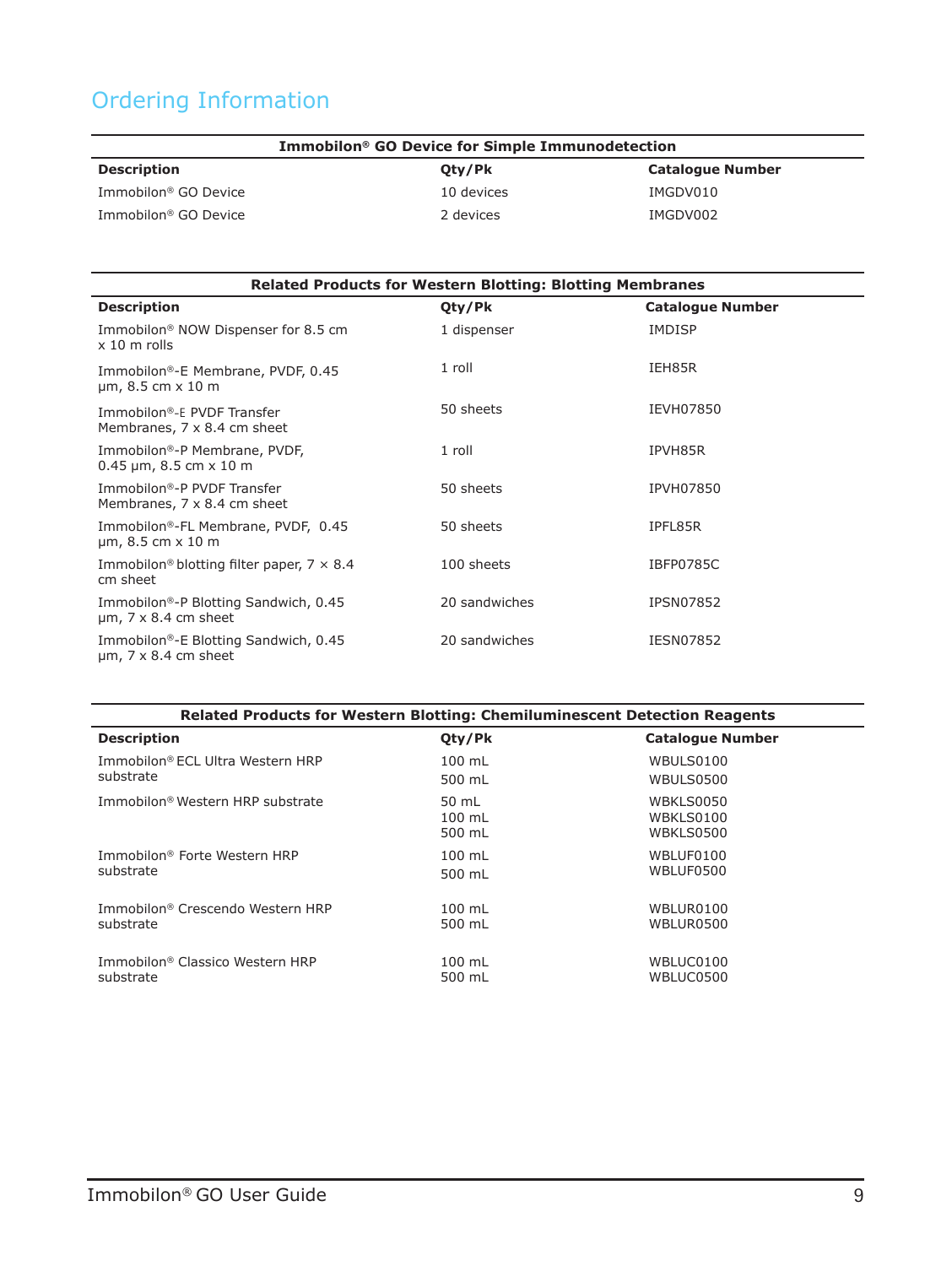| Related Products for Western Blotting: Membrane Stains and Stripping Reagents |                |                         |
|-------------------------------------------------------------------------------|----------------|-------------------------|
| <b>Description</b>                                                            | Oty/Pk         | <b>Catalogue Number</b> |
| Re-Blot™ Plus Strong Antibody Stripping<br>solution, 10X                      | 50 mL          | 2504                    |
| Reversible Protein Detection Kit for<br>Membranes and Polyacrylamide Gels     | 1 kit          | RPOB-1KT                |
| Ponceau S solution, $0.1\%$ (w/v) in 5%<br>acetic acid                        | 1 <sub>l</sub> | P7170                   |

| <b>Secondary Antibodies</b>                                 |                 |                         |
|-------------------------------------------------------------|-----------------|-------------------------|
| <b>Description</b>                                          | Qty/Pk          | <b>Catalogue Number</b> |
| Goat Anti-Mouse IgG Antibody,<br>Peroxidase Conjugated, H+L | 2 mL            | AP124P                  |
| Goat Anti-Rabbit IgG Antibody,<br>Peroxidase Conjugated     | $2 \mathrm{ml}$ | AP132P                  |

|                                            | <b>Accessories</b> |                         |
|--------------------------------------------|--------------------|-------------------------|
| <b>Description</b>                         | Oty/Pk             | <b>Catalogue Number</b> |
| <b>Blot Roller</b>                         |                    | SNAP2RL                 |
| Filter forceps, blunt end, stainless steel |                    | XX6200006P              |

| Reagents              |                         |  |
|-----------------------|-------------------------|--|
| <b>Description</b>    | <b>Catalogue Number</b> |  |
| Tris Base             | 93362                   |  |
| NaCl                  | 71376                   |  |
| 12N HCI               | H1758                   |  |
| Tween <sup>®</sup> 20 | P9416                   |  |